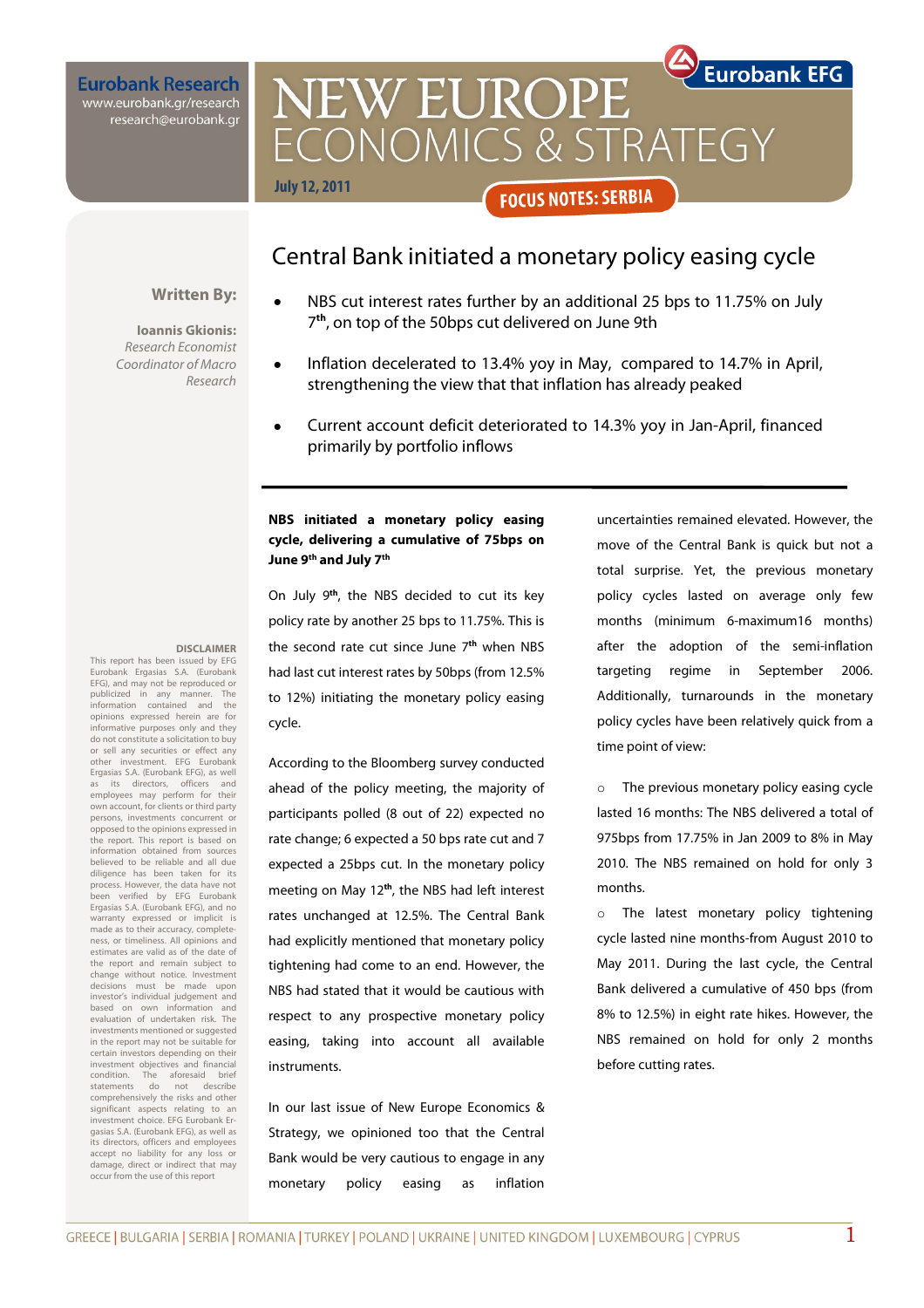## **Eurobank Research**





#### **Figure 1**

NEW EUROPE

**FCONOMICS & STRATEGY** 



**NBS initiated the monetary policy easing cycle in early June** 

Source: Bloomberg, Eurobank Research

## **Inflation decelerated to 13.4% yoy in May compared to 14.7% in April, strengthening the Central Bank's view that that inflation has already peaked**

In the last statement released, the Central Bank looks convinced that some of the inflation uncertainties have already subsided. Inflation has already peaked at 14.7% yoy in April and will continue declining over the coming period. The main driver behind the expected disinflation is expected to come from the sharply declining food prices. In fact, the Executive Board assessed that once the new agricultural season sets in, food prices will probably have a negative impact on inflation. The negative impact will reinforced by a full spillover effect of lower global wheat and corn prices which is yet to be felt in the Serbian market.

In addition, the full effect of past monetary policy measures, the low domestic demand pressures are also expected to contribute positively on inflation in the near future. Furthermore, inflation expectations have stabilized at 8% according to the latest surveys providing more ammunition to advocates of rates cuts.

Inflation in May recorded its lowest month on month increase during 2011. Consumer prices decelerated to +0.4% mom/+13.4% yoy in May vs. +1.1% mom/14.7% yoy in April. News from the food prices, the main driver behind inflation rally in recent months is finally encouraging. The prices of food & **FOCUS NOTES: SERBIA** 

beverages decelerated to +0.4% mom/+19.3% yoy in May vs. 0% mom/+22.1% yoy in April. The second most important factor, alcohol and tobacco (4.9% weight in the CPI basket) slipped to - 0.1% mom /+19.4% yoy in May from -1.6% mom /+19.8% yoy in April.

All in, we hold the view that inflation is going to retreat further in the coming months. Provided that there are no other supply-side shocks, inflation would gradually retreat more visibly towards the targeted band from Q3 2011 onwards. However, although there is good chance that year-end inflation will end in single digit, it will still lie significantly above the Central Bank target (4.5%+/-1.5%). That said, we still see room for additional 125-150 bps rate cuts from the current levels as we have already described in our previous New Europe Economics & Strategy.

More specifically, food inflation is expected to subside further in the coming months, driven by favorable base effects and the positive impact of the new agricultural season starting in July. While the possibility of a new oil price shock as a result of the ongoing geopolitical tensions in the Middle East and North Africa cannot be ruled out, oil prices must have peaked after the IEA (International Energy Agency) decision to release strategic oil supplies to meet the disrupted supply from Libya's production.

Additionally, inflation will benefit from the recent appreciation of the local currency. Even though the dinar appreciation is losing steam, the Dinar is still holding some of its gains since the beginning of the year. Dinar started losing ground on concerns over potential spillovers from the ongoing Greek sovereign crisis in mid June. Dinar strengthened as low as 98/€ on June 10th, compared to 105.9/€ at last year end and an historic low of 108.1/€ on October 28th, 2010. On July 11th, dinar stood at 100.8/€, higher by approximately 5% compared to the end of 2010. On the other hand, there are a few upside risks to the inflation outlook. Namely, the regulatory prices adjustment has already exceeded the limits set by the mutually agreed framework with the government. On top of the electricity prices adjustment effective from April 1st, gas prices are expected to rise as well effective from June. Last but not least, the onset of the political cycle (parliamentary elections are scheduled in May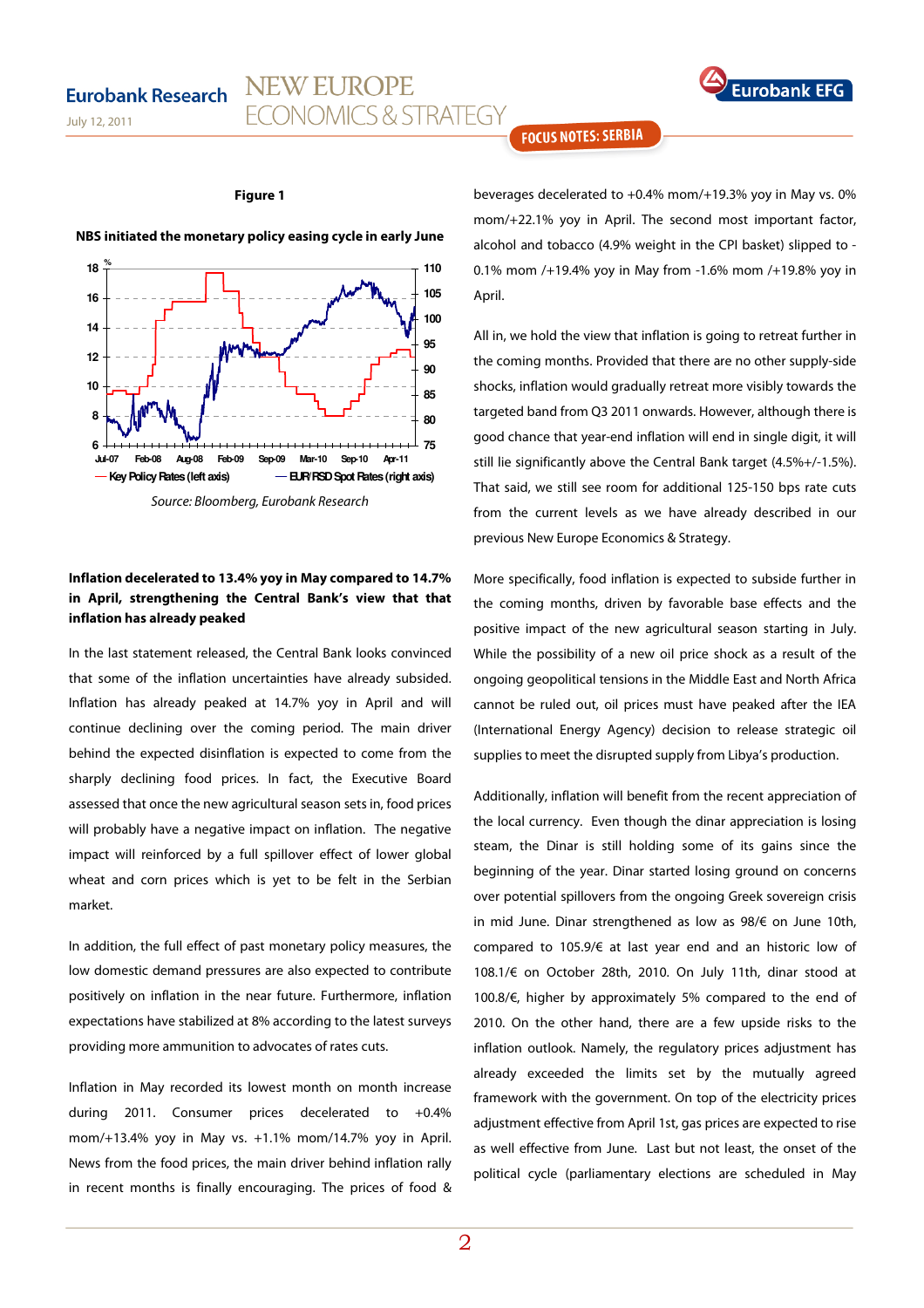

July 12, 2011

2012) hides the risk of undue fiscal relaxation which may prompt the Bank to be more cautious in further rate cuts.

NEW EUROPE

**FCONOMICS & STRATEGY** 

#### **Figure 2**

### **Food inflation is about to subside further in the coming**





## **Current account deficit expanded by 14.3% yoy in Jan-April, financed primarily by portfolio inflows**

The current account deficit expanded by 14.3% yoy in the first four months of 2011. Exports maintained their strong momentum, growing by 30% yoy. The rally in exports is supported by the high commodities prices worldwide. Base metals-iron and steel products-comprise a large component in the exports portfolio (around 20%). In addition, high demand for corn and other cereals boosted agricultural products exports. Despite the increased energy bill, total imports still lagged behind by 21.2% yoy in the same period. As a result, the trade deficit deteriorated marginally by 5% yoy in nominal terms. Yet, the exports to imports coverage ratio improved further to 61% in Jan-April compared to 57% a year ago. Overall, the current account deficit on a twelve month rolling basis deteriorated marginally to 7.3% of GDP in Jan-April against 7% at the end of 2010 and 6.3% in Jan-April 2010.

In addition, balance of services improved from a €15.3mn deficit to a €52.3mn surplus. Current transfers continued to run a surplus of €0.8bn, boosted by the last drawing tranche of the IMF loan agreement that was received in last April. However, the surplus was still lower by 7.2% compared to the previous period, partially

## **FOCUS NOTES: SERBIA**

due to reduced remittances (-10.7% yoy) and higher government transfers (+43%). Furthermore, the balance of incomes run a deficit of €0.17bn (up 3.3% yoy vs. the same period a year earlier)

On the financing side, Serbia benefits from the resumption of capital inflows to the emerging markets. The rebound of capital inflows (up by 41.4% yoy in Jan-April) was underpinned by a surge in portfolio inflows (up by 902% to €604mn). The rise in portfolio inflows stemmed from the high demand for government T-bills. The turnaround in foreign investors' perception is still driven primarily by the high real yields, the recent appreciation dinar trend and the favorable developments in the sovereign risk premia.

Despite the absence of any significant privatization, FDI inflows showed encouraging signs of resumption in the first months of 2011. Net FDI inflows picked up by 17%, reaching €419mn against €359mn in the same period last year. Equally importantly, the bulk of FDI inflows headed towards the sectors of manufacturing and financial intermediation.

However, the prospects of attracting significant new FDI inflows are limited given that that the privatization of Telekom Serbia was cancelled until at least parliamentary elections (officially scheduled for May 2012). We anticipate that even if the recent rising trend continues, full-year FDI inflows would not even come close to our initial forecast of €2bn in 2011. Taking into account the latest developments, we have downgraded our forecast of FDI inflows this year to €1.2bn.

Attracting FDI inflows is critical not only in terms of new capital investments in the country. Moreover, FDI inflows would provide a more sustainable source of balance-of-payments financing in contrast to portfolio inflows which are by nature more volatile. From this point of view, the completion of the privatization program is of great importance in terms of attracting more FDI inflows in the country. Net FDI inflows have been on a downward trend in the aftermath of the international financial crisis. FDI inflows reached €860mn in 2010 compared to €1.3bn in 2009, down by 37% yoy. Net FDI covered only 41% of the current account in 2010 compared to 65.8% in 2009.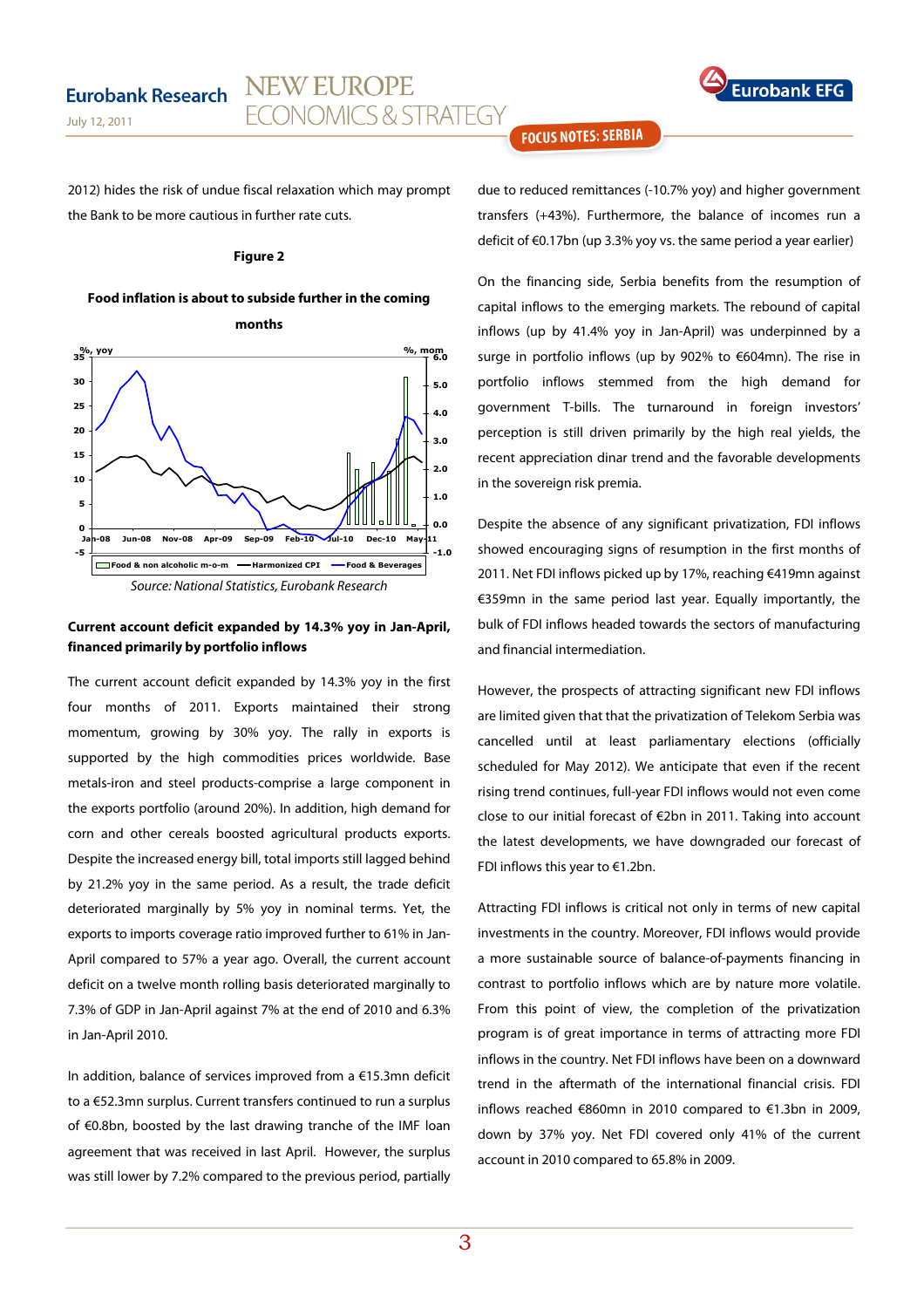## NEW EUROPE **Eurobank Research ECONOMICS & STRATEGY**



July 12, 2011

In contrast, other financial account elements turned into red. The surplus of "other investments" turned into deficit in the first four months of 2011. In essence, this primarily reflects the impact of the repayment of short term lending by the banking sector and the absence of new long-term external debt from the private sector. Inflows from new long term government borrowing and foreigners' deposits in the banks were not enough to fill the gap. The overall result was that "other investments" recorded a minor deficit of €67mn compared to a surplus of from to €257mn a year ago.

> **Written by: Ioannis Gkionis Research Economist Coordinator of Macro Research**  igkionis@eurobank.gr

**FOCUS NOTES: SERBIA**